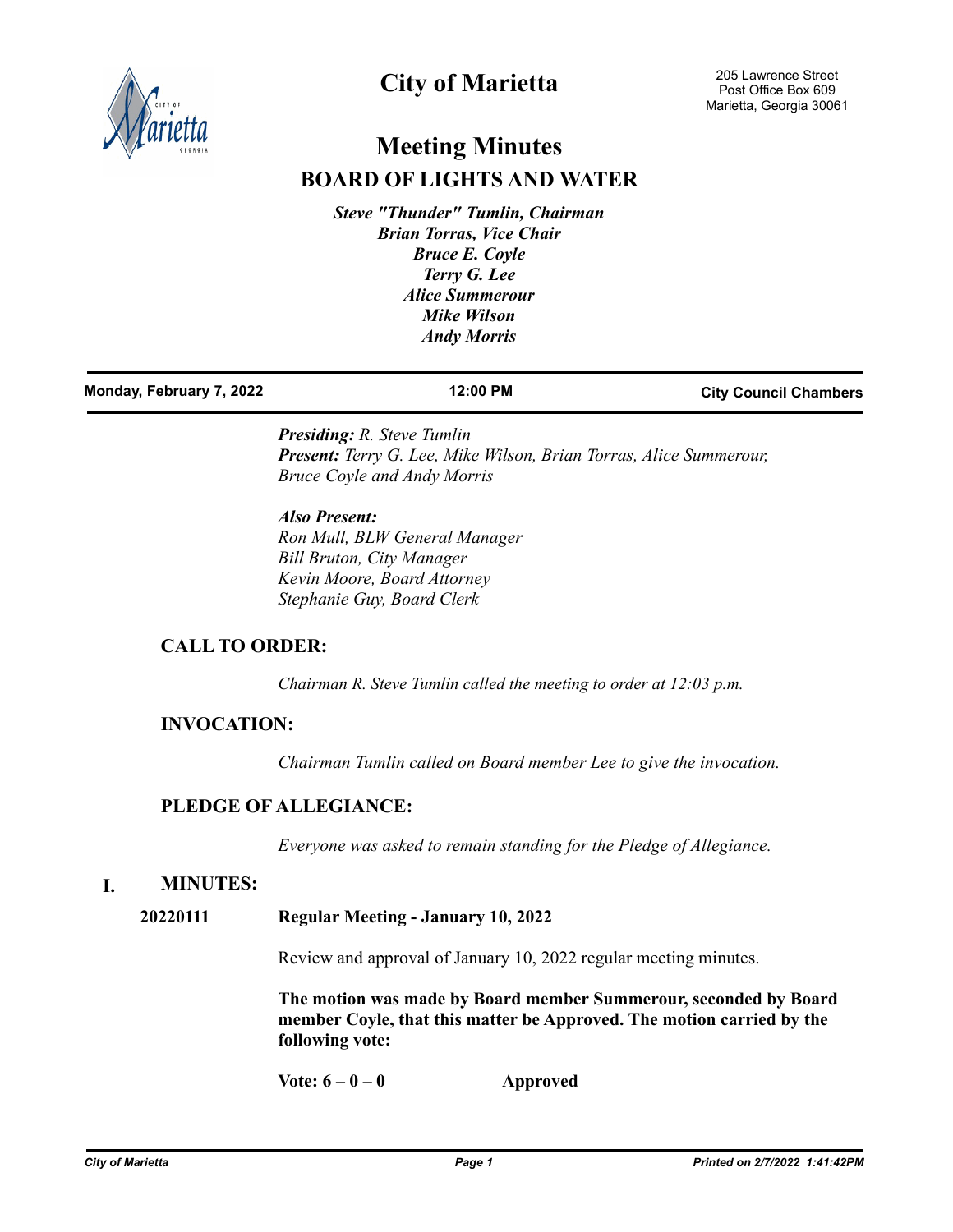### **APPOINTMENTS/PRESENTATIONS: II.**

### **SCHEDULED APPEARANCES: III.**

### **BLW OPERATING DEPARTMENTS: IV.**

### **Customer Care:**

### **Electrical:**

### **20220119 BLW Policy and Procedure No. 4.18, Service Connections**

Consideration for approval of recommended edits to BLW Policy and Procedure No. 4.18, Service Connections.

**The motion was made by Board member Summerour, seconded by Board member Torras, that this matter be Approved. The motion carried by the following vote:**

**Vote: 6 – 0 – 0 Approved**

### **Marketing:**

### **20220112 BLW Board Strategic Business Plan 2021, Objective 6A and Recap**

Deliverable for BLW Board Strategic Business Plan 2021, Objective 6A, Management will prepare and present to the Board an annual BLW Marketing Plan that focuses on: End Use Sales, Customer Choice Strategies, Economic Development Support, Energy Efficiency & Water Conservation, Key Accounts, and Customer Value.

### **Reported**

## **Information Technology (IT):**

### **20220113 Board Strategic Business Plan 2021, Objective 8A and Recap**

Deliverable for Board Strategic Business Plan 2021 Objective 8A, Management will prepare a technology review and evaluation annually that will be used for budgeting and planning.

### **Reported**

# **Water & Sewer:**

### **Manhole & Valve Adjustments/Georgia Department of Transportation (GDOT) Roswell Road Resurfacing Project 20220124**

Consideration for approval to execute Contract Item Agreement to allow manhole and valve adjustments work to be included in the Georgia Department of Transportation (GDOT) contract.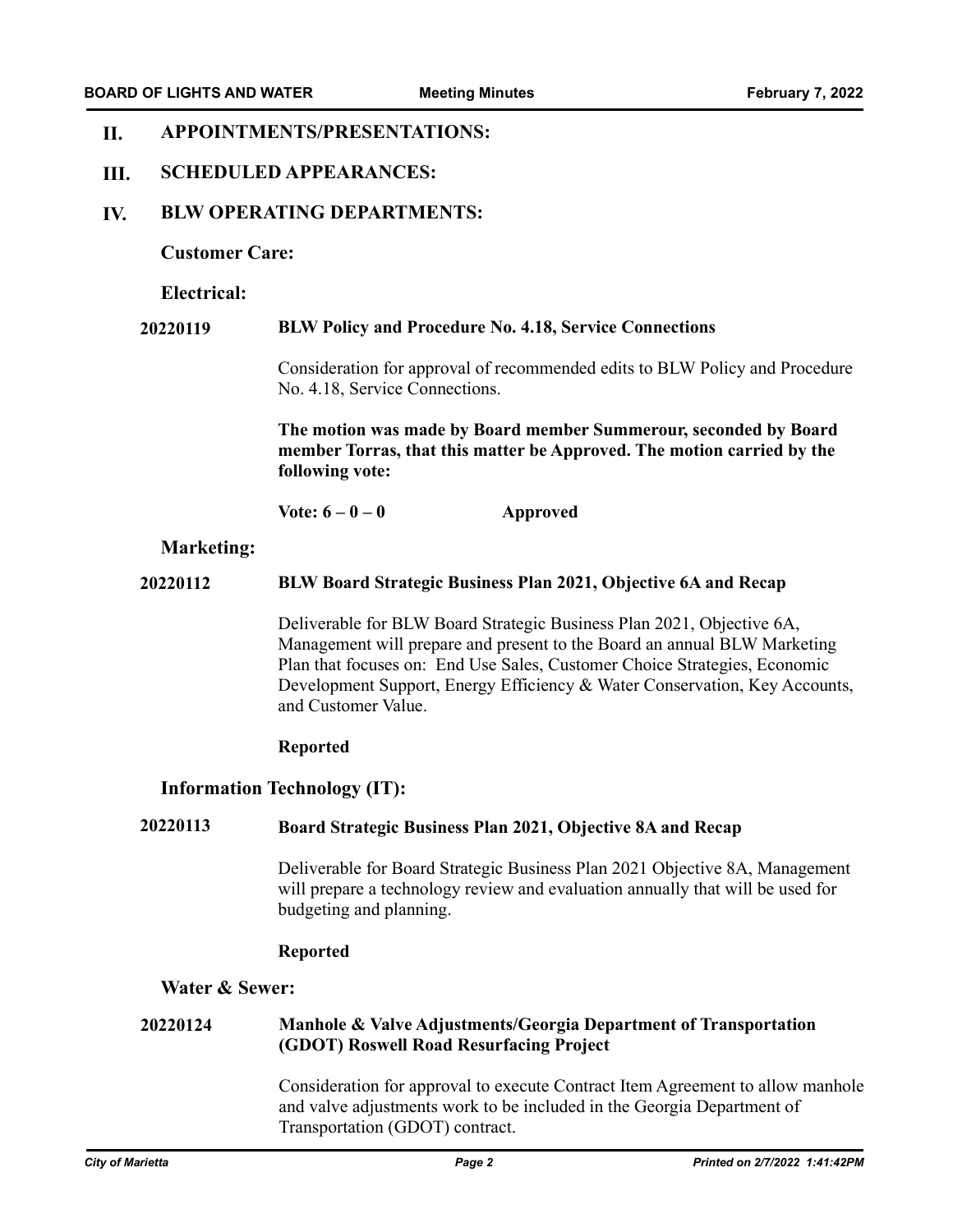**The motion was made by Board member Summerour, seconded by Board member Lee, that this matter be Approved. The motion carried by the following vote:**

**Vote: 6 – 0 – 0 Approved**

**20220114 Cobb County-Marietta Water Authority**

Monthly Cobb County-Marietta Water Authority report.

**The motion was made by Board member Summerour, seconded by Board member Coyle, that this matter be Received and Filed. The motion carried by the following vote:**

**Vote: 6 – 0 – 0 Approved**

### **CENTRALIZED SUPPORT: V.**

**Finance:**

### **20220110 BLW Finance Report**

Review of BLW Finance reports for January 2022.

**Reported**

### **COMMITTEE REPORTS: VI.**

### **CHAIRPERSON'S REPORT: VII.**

# **20220116 MEAG Business Report**

Report on Municipal Electric Authority of Georgia (MEAG) business during the month of January 2022.

**Reported**

# **VIII. GENERAL MANAGER'S REPORT:**

### **Board Strategic Business Plan 2021, Objective 1C 20220117**

Deliverable for Board Strategic Business Plan 2021, Objective 1C, the Board will measure progress of the Strategic Plan and will report its findings and recommendations annually.

### **Reported**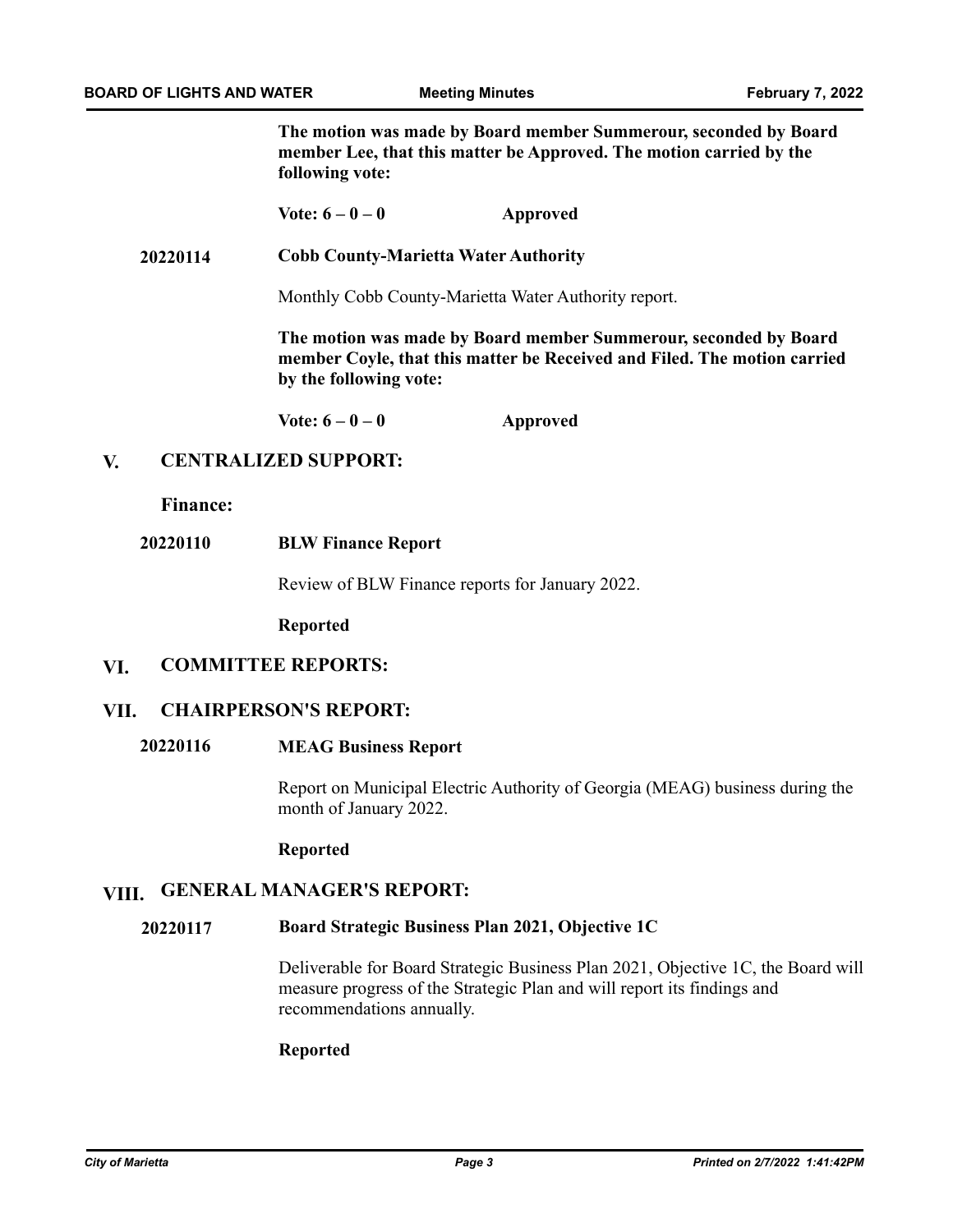### **20211153 BLW Board Strategic Business Plan 2021/ Objective 4A**

Deliverable for BLW Board Strategic Business Plan 2021, Objective 4A: The Board will annually review and evaluate written policies governing its financial management. These policies cover such areas as: Revenue requirements, Reserves, Debt, Rates, and charges for services.

In January, Board members were given a month to review the policies and make any recommended edits to General Manager Ron Mull prior to the February 7, 2022 Board meeting. Consideration for approval of these policies.

**The motion was made by Board member Summerour, seconded by Board member Lee, that this matter be Approved. The motion carried by the following vote:**

**Vote: 6 – 0 – 0 Approved**

### **20211154 Board Strategic Business Plan 2022**

Review of the proposed Board Strategic Business Plan for 2022.

Last month the proposed 2022 Board Strategic Business Plan was presented. Board members were given a month to review the plan and make any recommended edits to the General Manager Ron Mull prior to the February 7, 2022 Board meeting. Consideration for approval of the 2022 Board Strategic Business Plan.

**The motion was made by Board member Coyle, seconded by Board member Lee, that this matter be Approved. The motion carried by the following vote:**

**Vote: 6 – 0 – 0 Approved**

### **OTHER BUSINESS: IX.**

### **UNSCHEDULED APPEARANCES: X.**

### **EXECUTIVE SESSION (at the Board's discretion): XI.**

**Executive Session 20220118**

Executive Session to discuss personnel, legal, and/ or real estate matters.

# **Not Held**

# **ADJOURNMENT:**

*The meeting was adjourned at 12:55 p.m.*